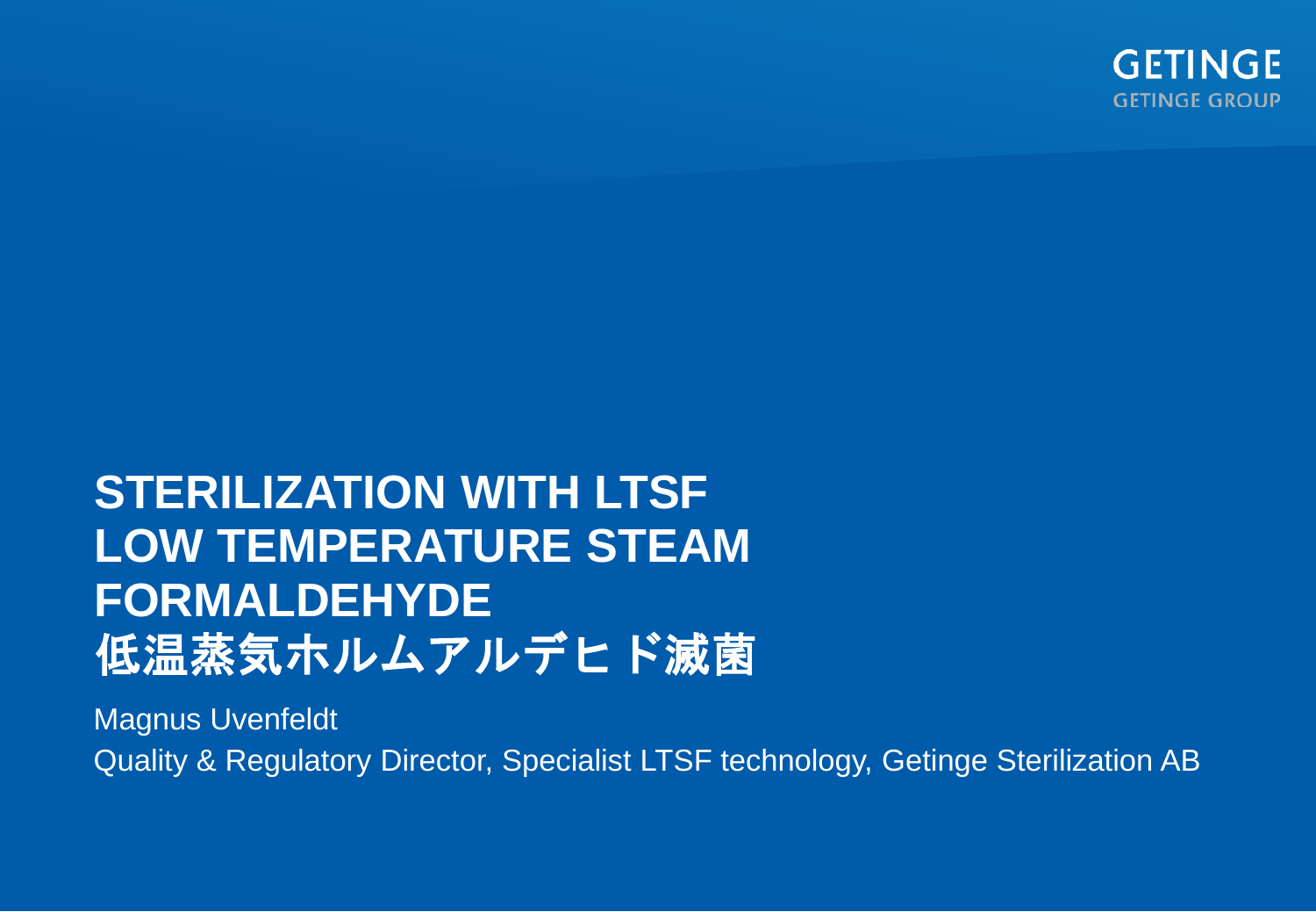## **LTSF STERILIZATION**





2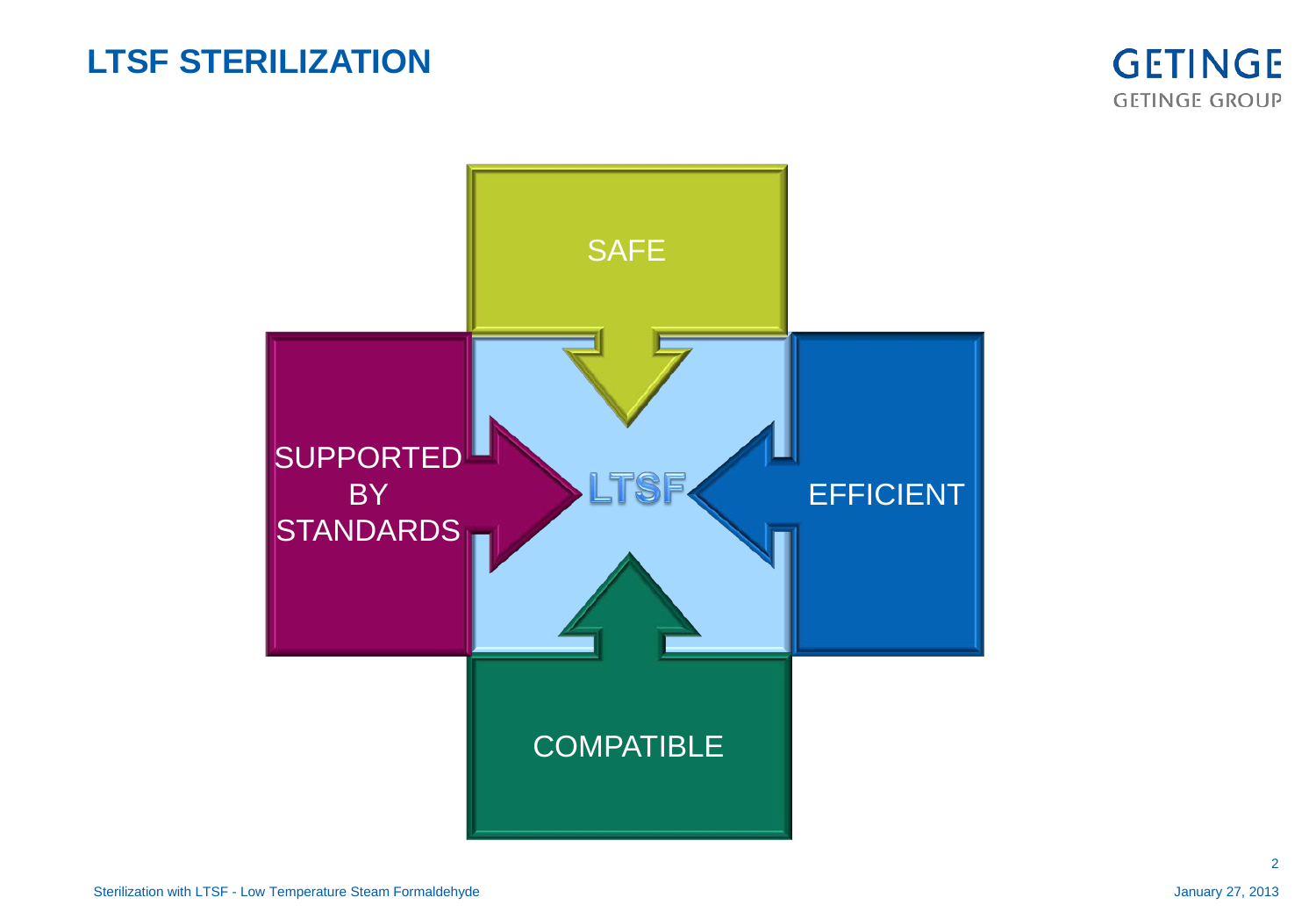## **LTSF STERILIZATION PROCESS**



- Preheating of sterilizer
- Repeated air removals and succeeding steam inlets
- ► Repeated vacuum pulses and formaldehyde injections
- Sterilization holding time
- Desorption by means of vacuum pulses and steam injections
- ► Cooling and drying of goods
- Goods ready for usage

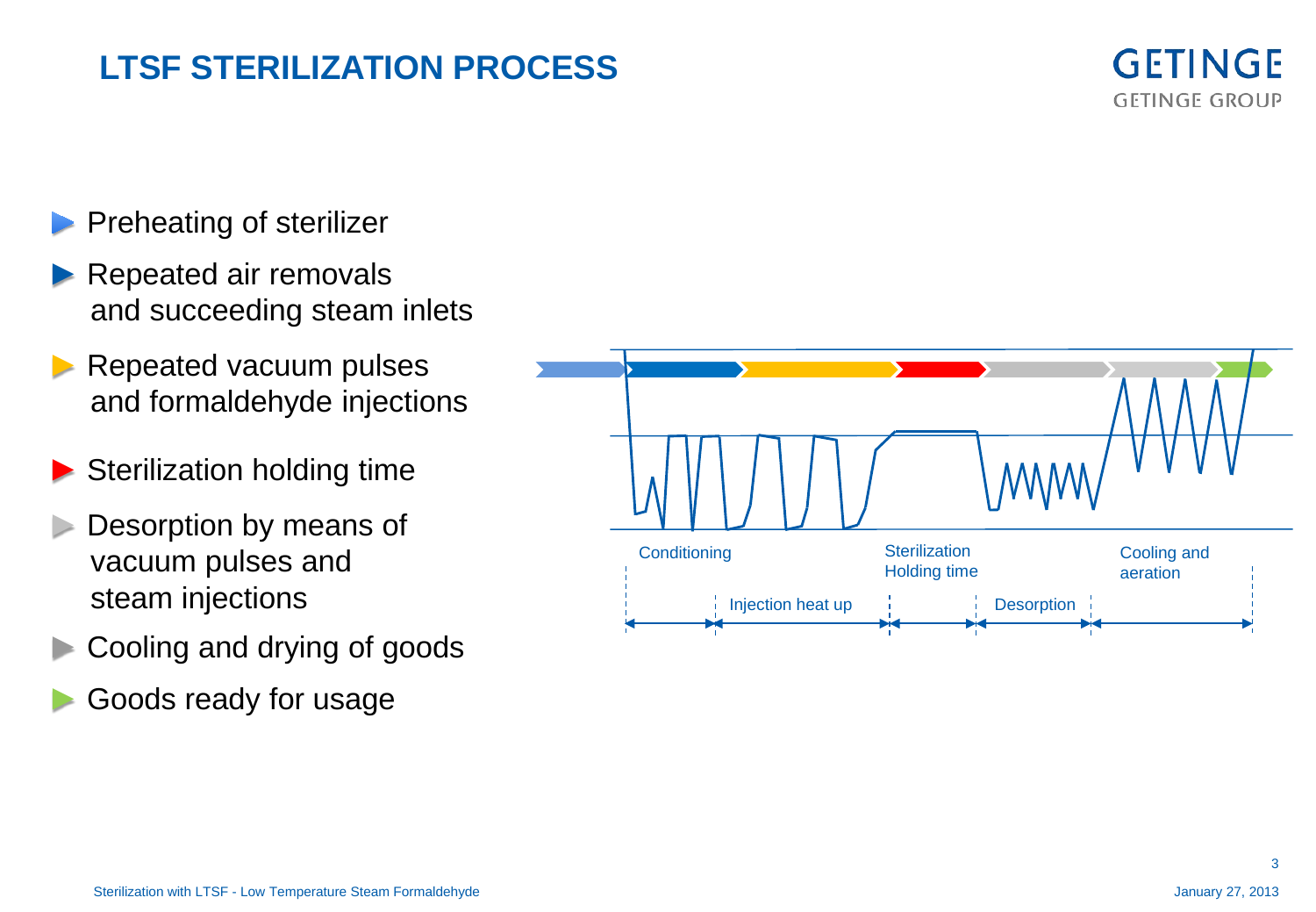## **LTSF STERILIZATION**





4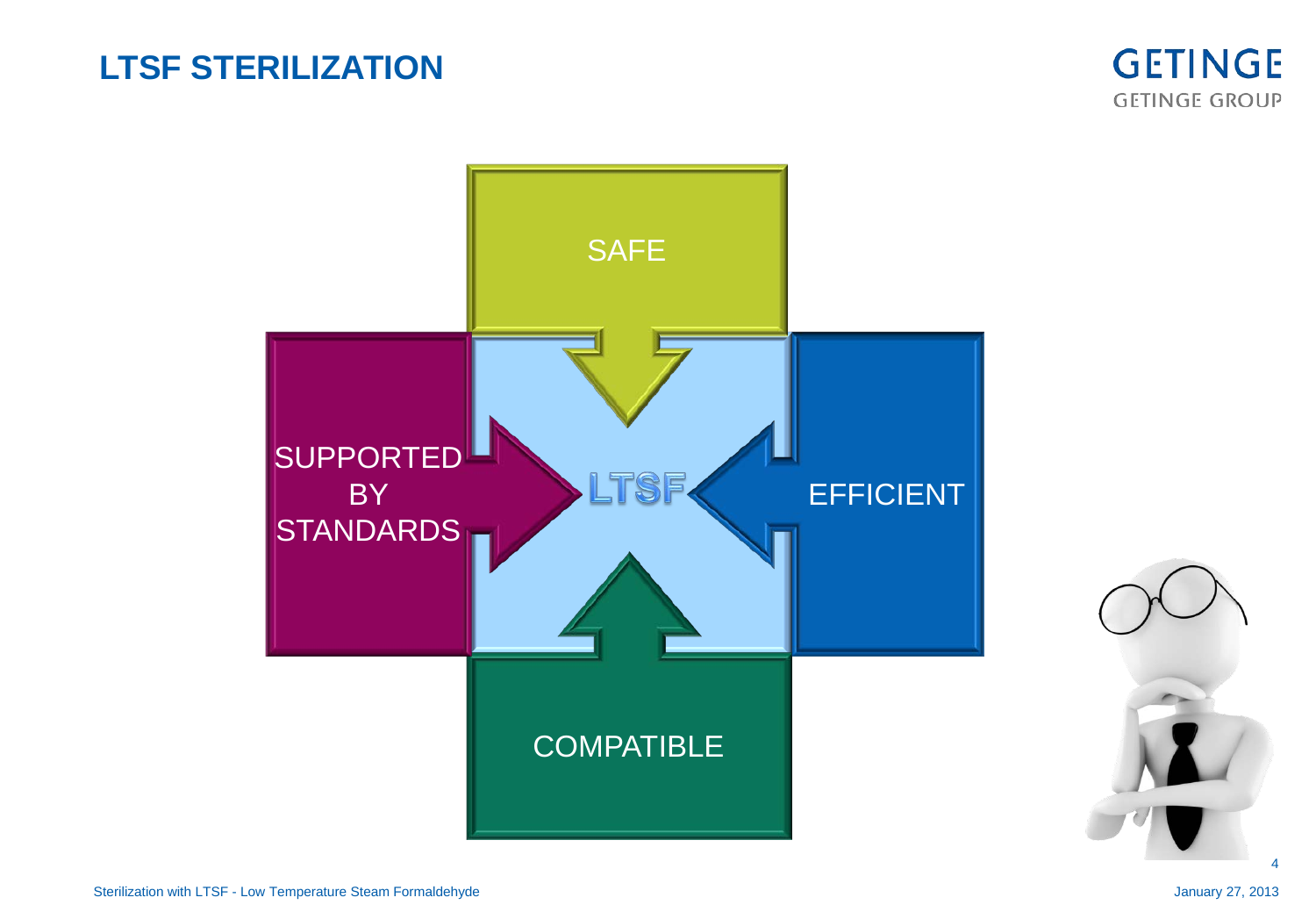## **LTSF STERILIZATION SUPPORTED BY INTERNATIONAL STANDARDS**



#### **EN 14180:2003**

**Product standard containing minimum requirements and test methods to ensure a safe and efficient LTSF process**



Sterilization of medical devices - Low temperature steam and formaldehyde — Requirements for development, validation<br>and routine control of a sterilization process for medical devices

150

**ISO** 

First edition<br>2009-09-01

Reference number

0150200

**Standard covering requirements for development, validation and routine control of LTSF processes**



### Harmonized with MDD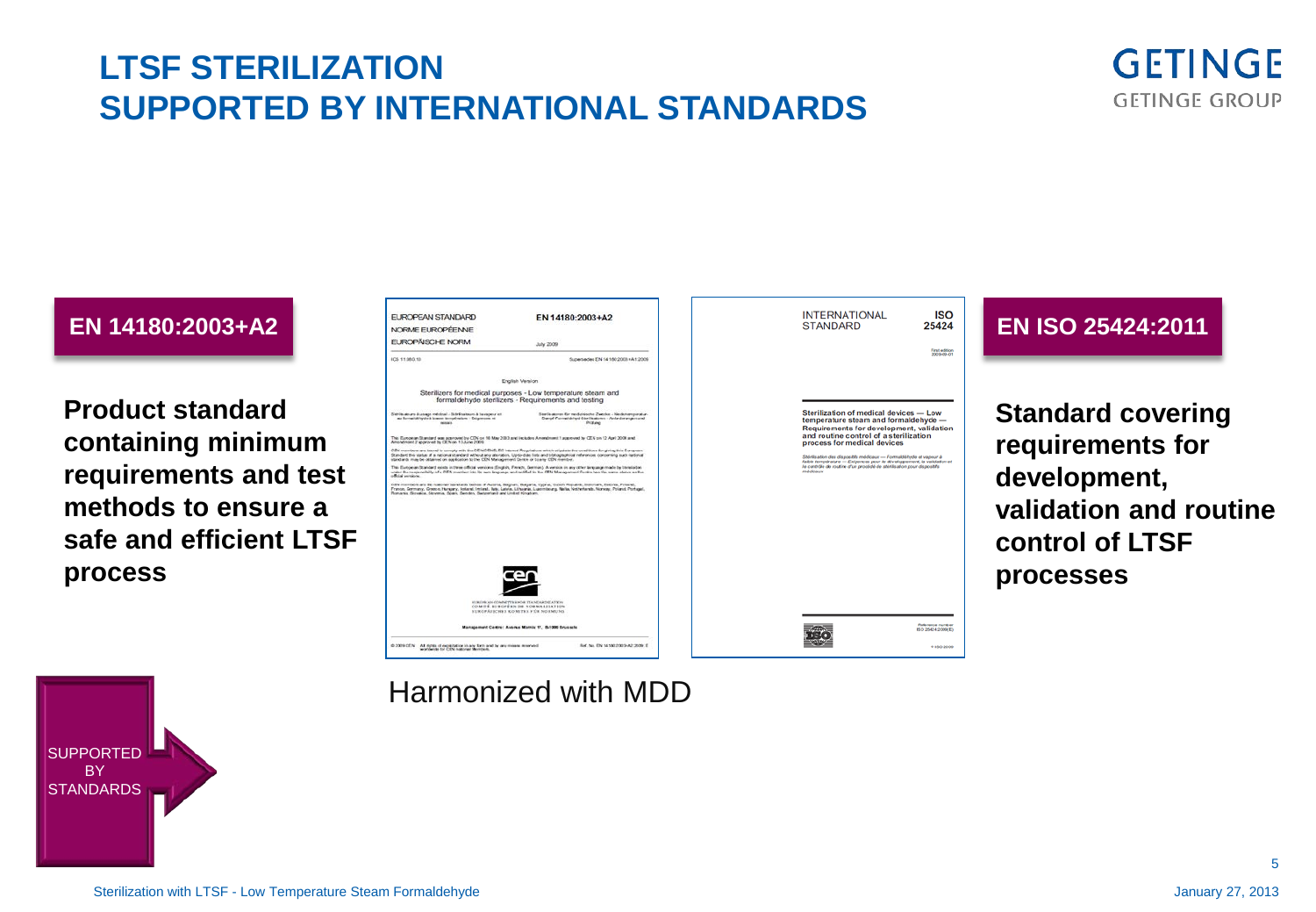## **LTSF STERILIZATION AN EFFICIENT STERILIZATION METHOD**

- LTSF type test according to EN 14180\*
	- $\varnothing$ =2mm Length = 1500mm
	- dead end lumens
- LTSF proven by other test to sterilize\*\*
	- $\varnothing$ =2mm Length = 4500mm
	- Double wrapped, dead end lumens
- Comparative studies

EFFICIENT



**EUROPEAN STANDARD** 

NORME EUROPÉENNE

186

| Supersedes EN 14180:2003+A1:2009                                                                                    |
|---------------------------------------------------------------------------------------------------------------------|
|                                                                                                                     |
|                                                                                                                     |
| Sterilizers for medical purposes - Low temperature steam and<br>formaldehyde sterilizers - Requirements and testing |
|                                                                                                                     |

**INFECTION CONTROL AND HOSPITAL EPIDEMIOLOGY** 

EN 14180:2003+A2





**May 2005**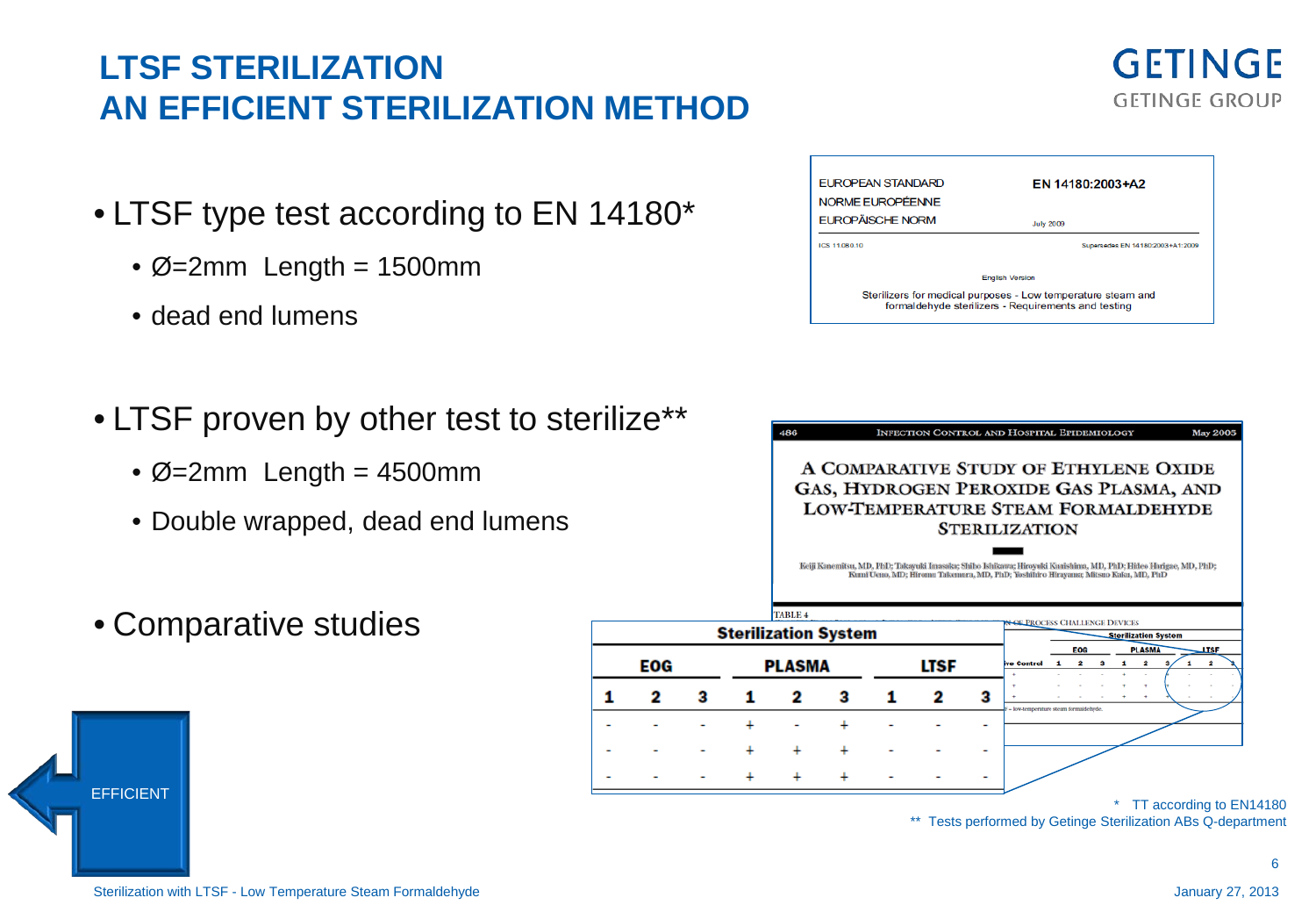## **LTSF STERILIZATION A WIDE RANGE OF GOODS AND PACKING MATERIAL**



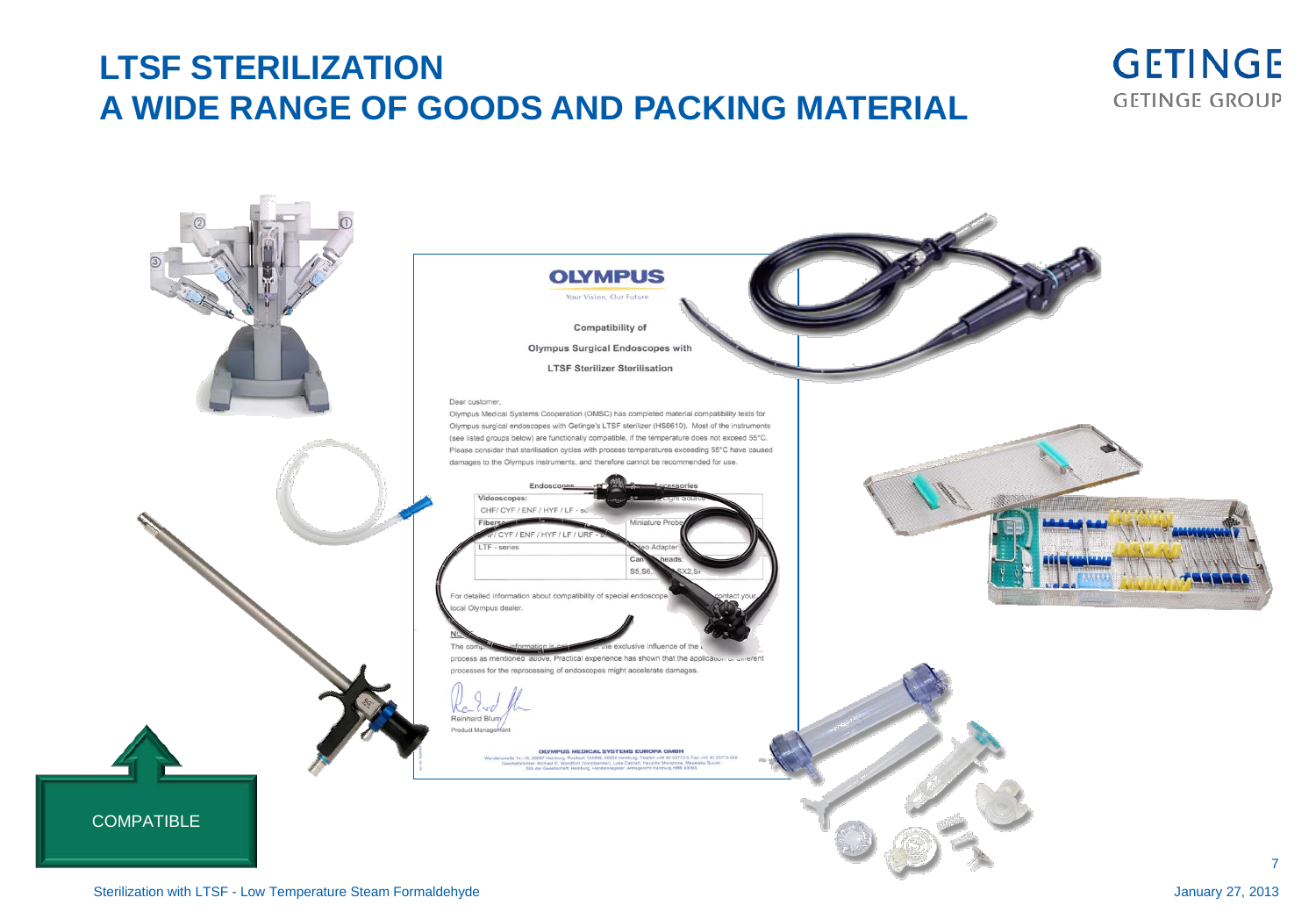## **LTSF STERILIZATION FORMALDEHYDE IS BIO-DEGRADABLE**





In environment formaldehyde is degraded according to the following formula Half-life is a couple of hours

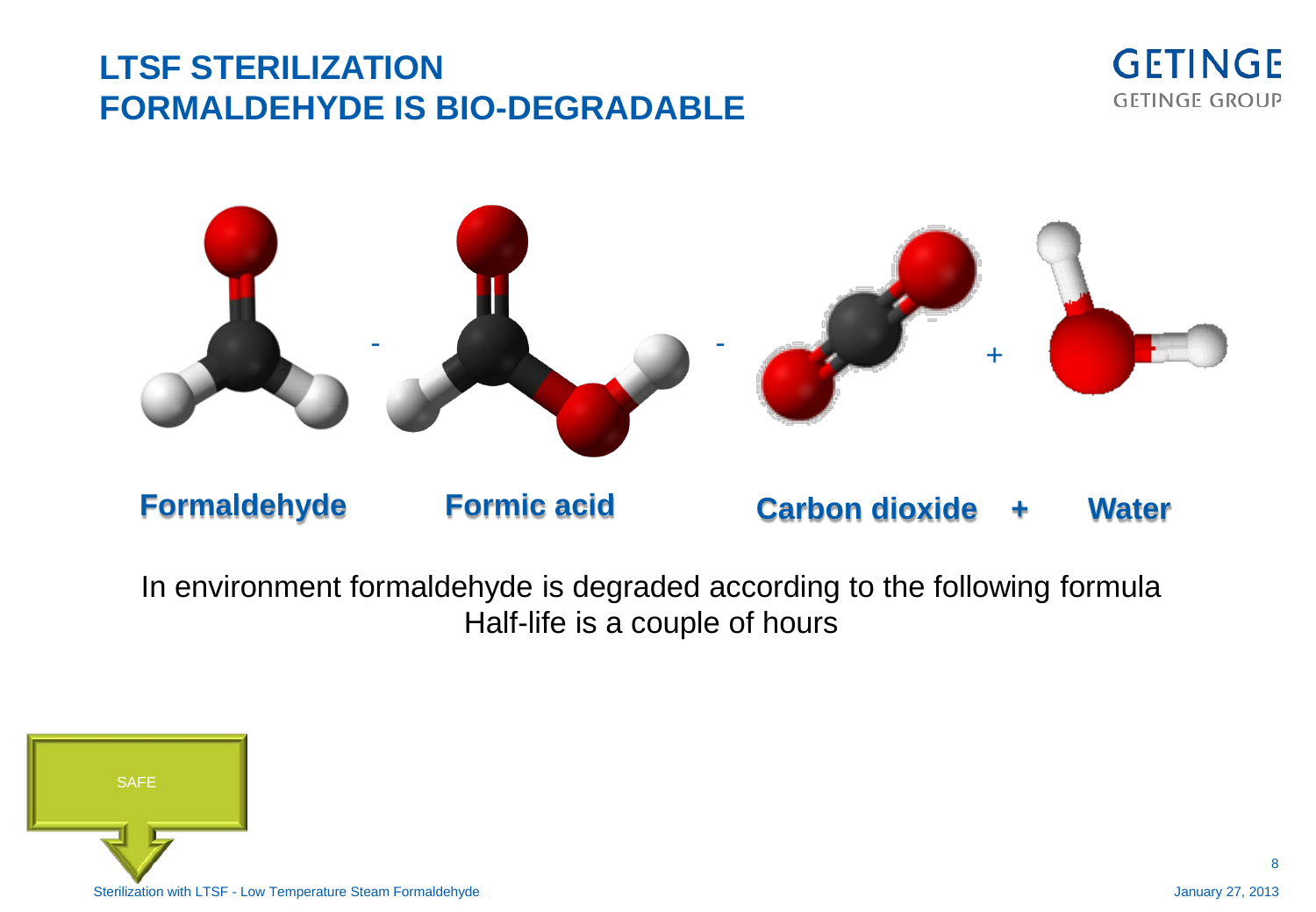## **LTSF STERILIZATION MINIMAL FORMALDEHYDE EXPOSURE**



#### PPM-exposure

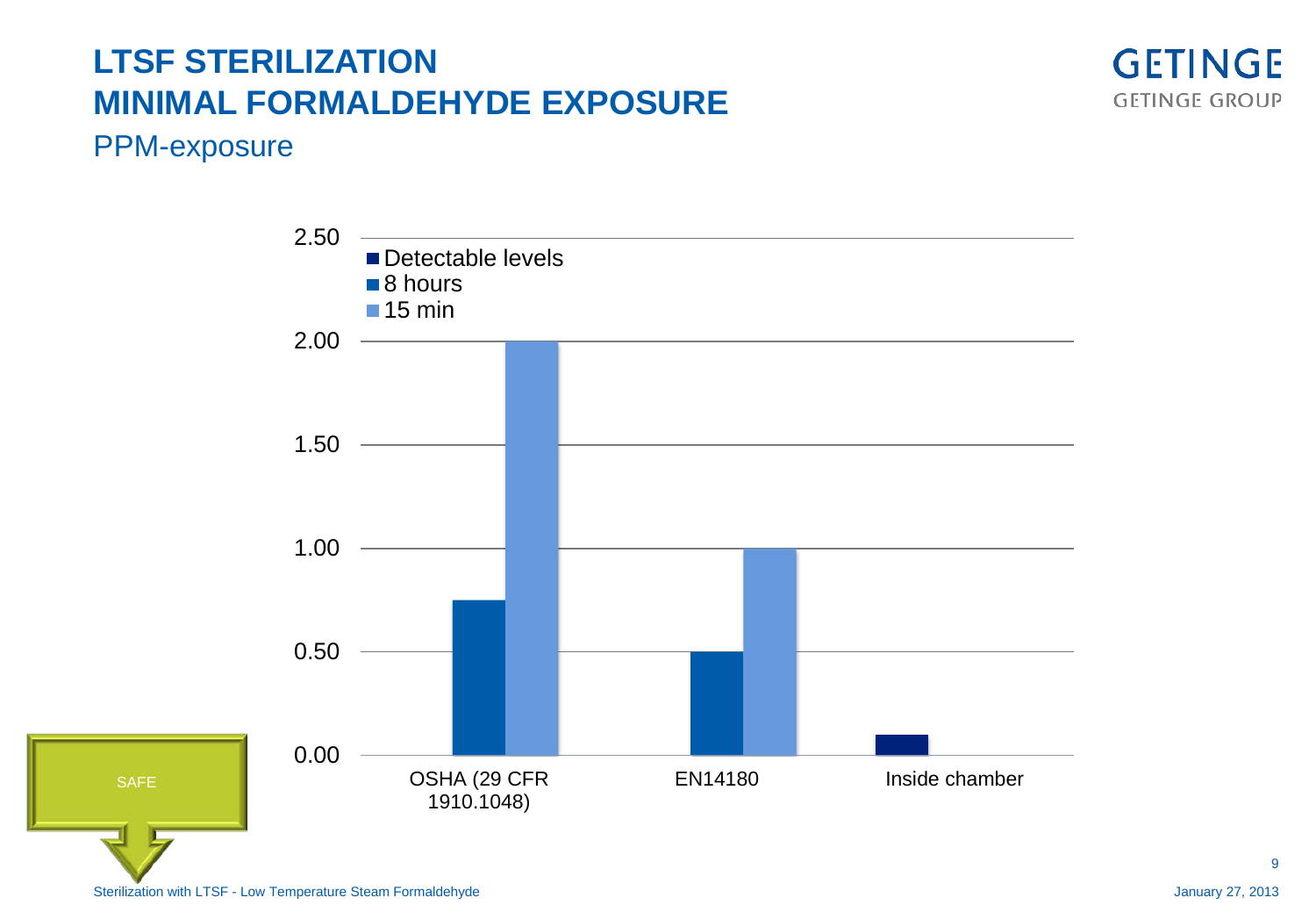## **LTSF STERILIZATION STEAM WITH FORMALDEHYDE**





10